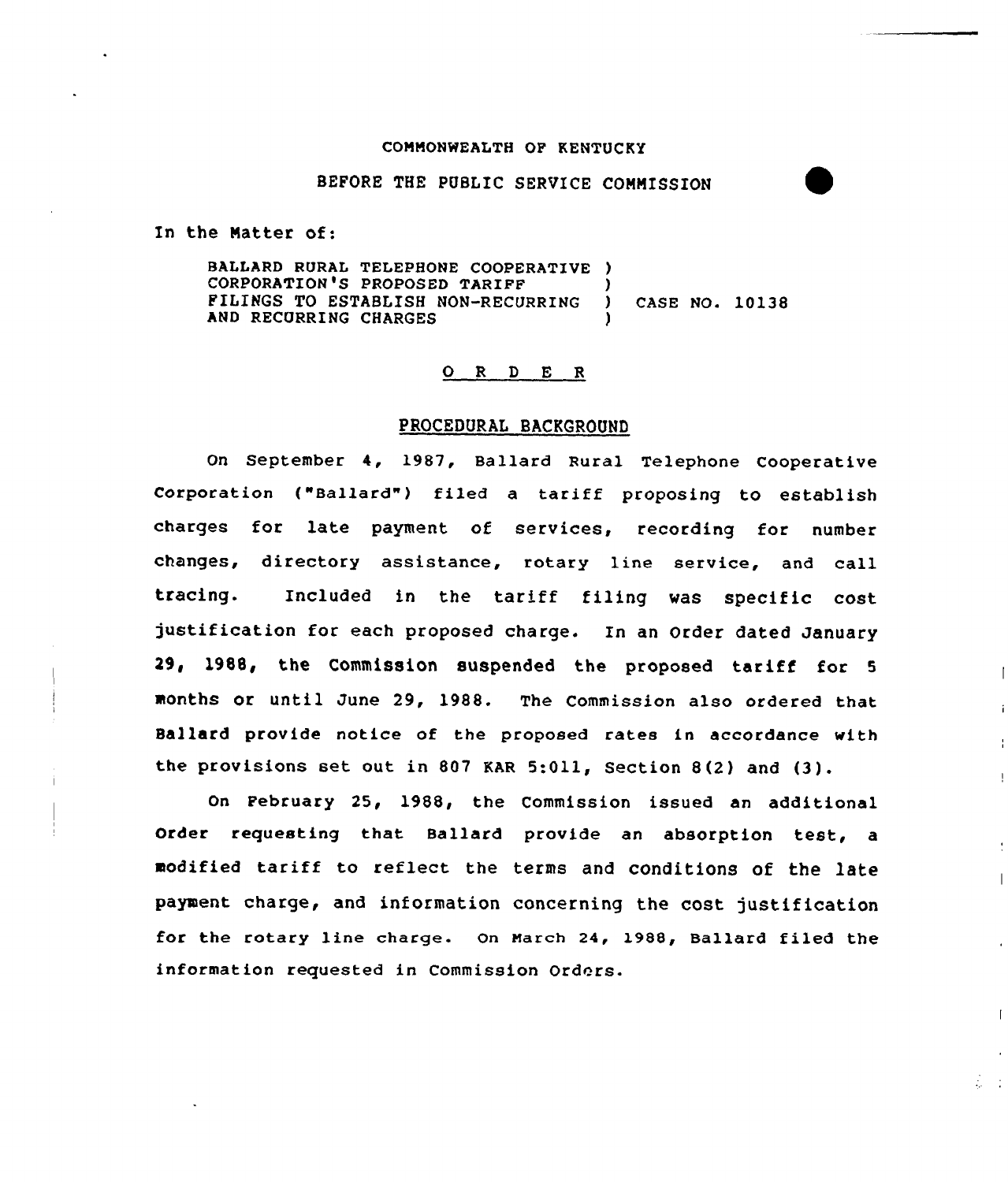# DISCUSSION

The financial information submitted by Ballard in its absorption test consisted of revenues, expenses and net investment for the 12-month test period ending December 31, 1987, proposed adjustments, and the adjusted test period operations as of December 31, 1987. An analysis of the financial information revealed that the actual realized rate of return at December 31, 1987 was 11.5 percent. However, as determined in Case No. 6470, Ballard's authorized rate of return is 8.3 percent.<sup>1</sup> Ballard stated that it does not consider the 8.3 percent authorized return to necessarily be an appropriate level in today's economic climate. The return calculated by Ballard adjusted for the impact of the revenues requested in the application and other pro forma adjustments which Ballard considered to be known and reasonable was 9.2 percent.

The non-recurring charges regulation, 807 KAR 5:011, Section 10, does not contemplate the inclusion of pro forma adjustments nor any change in the return authorized in the utility's last general rate case. consideration of these items defeats the purpose of the regulation which is to allow changes in non-recurring rates in the interval between general rate cases. If an absorption test based on actual operations adjusted for the change in revenues from the proposed non-recurring charges shows

 $-2-$ 

 $\mathbf{1}$ Application of Ballard Rural Telephone Cooperativ corporation, Inc. for an Upward Adjustment in Rates and Corporation, Inc. for an Up<br>Charges for Telephone Service.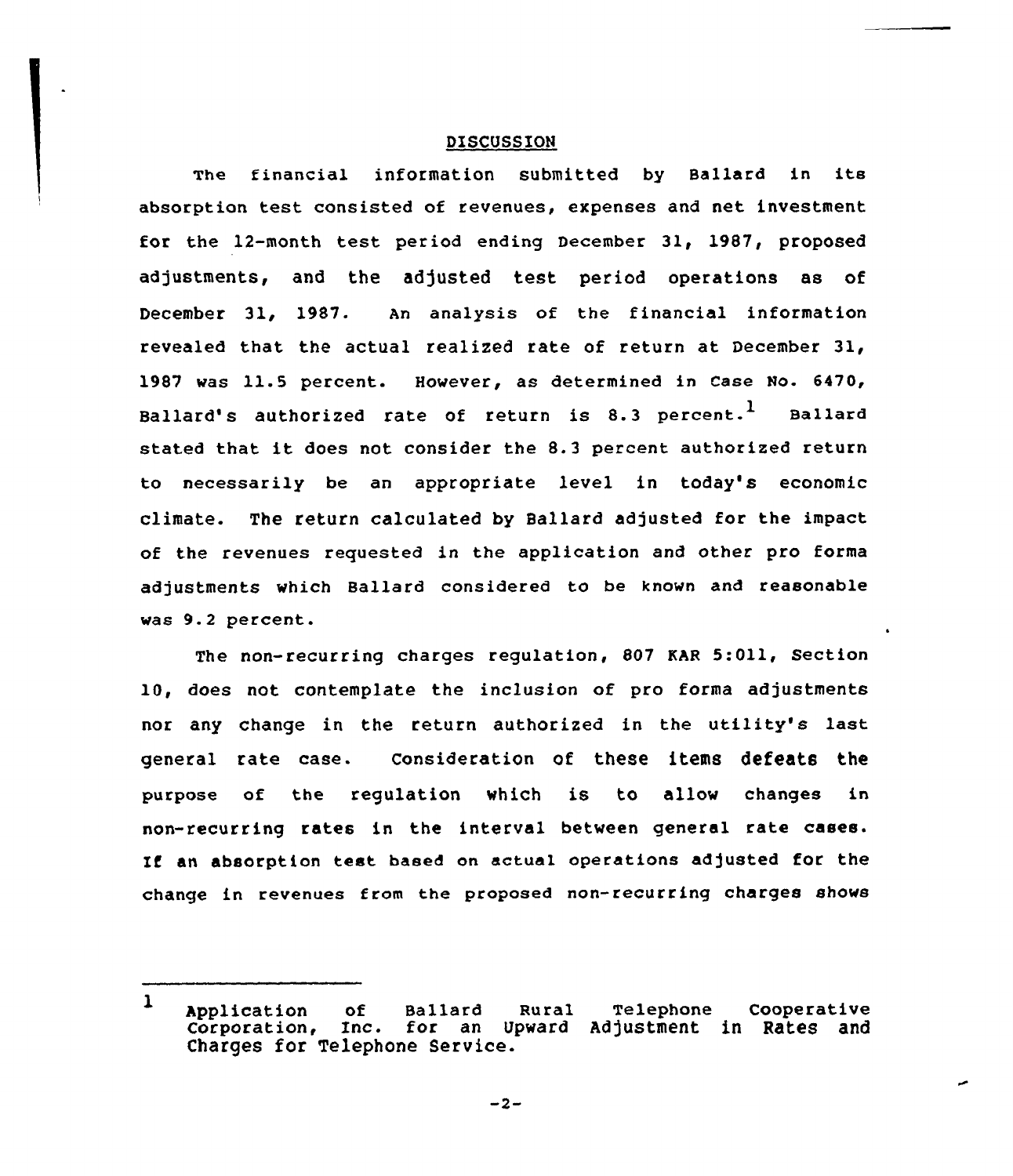that the utility would be overearning, and the utility is of the opinion that its authorized return would be too low in the current economic environment, then the utility should file <sup>a</sup> general rate case to determine the appropriate level of earnings and the proper charges for all services.

 $\frac{1}{2}$ 

 $\frac{1}{2}$ 

 $\frac{1}{4}$ 

Ballard is currently earning in excess of the return authorized in its last general rate case, and the additional revenues from the non-recurring charges would make the company even further exceed the authorized return. Furthermore, Ballard has Stated that presently all ratepayers bear the additional costs incurred in providing the aforementioned services, yet it has failed to show any planned decrease in rates for the present ratepayers.

The Commission, after consideration of the evidence of record and being advised, is of the opinion and finds that Ballard can absorb the proposed charges for 1ate payment, recording for number changes, directory assistance, rotary line service, and call tracing, based on the fact that its current earnings exceed the return authorized in its last general rate case. Therefore, the proposed charges should be denied. Ballard may file for <sup>a</sup> general rate case and propose charges for these services therein, if it so decides.

IT Is THEREFQRE 0RDERED that Ballard's charges for late payment, recording for number changes, directory assistance, rotary line service, and call tracing be and they hereby are denied.

 $-3-$